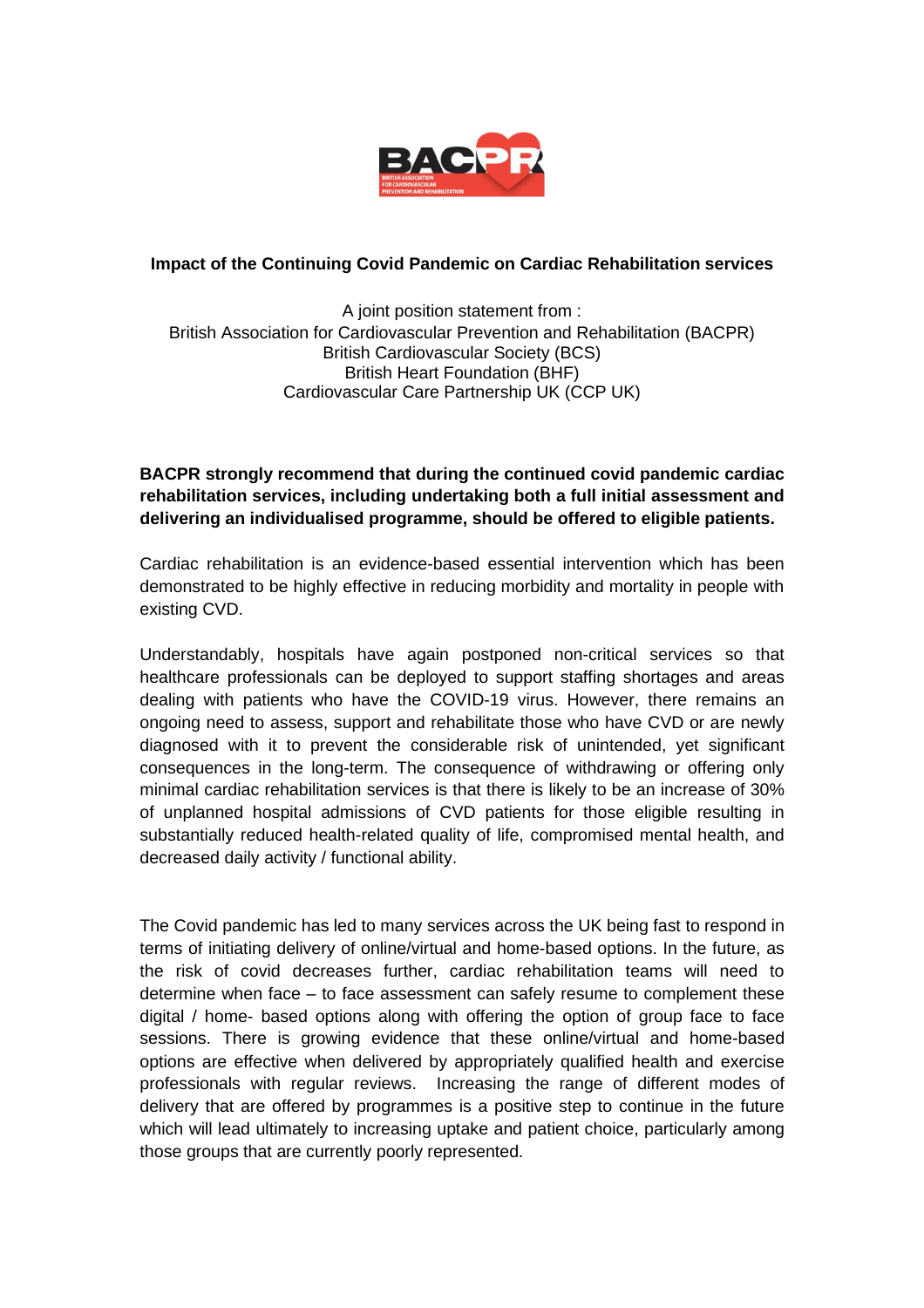Cardiac rehabilitation services should also ensure that there is a clear effective pathway for patients into community services and long-term maintenance exercise sessions. In addition, we would encourage that statutory and third sector services prioritise reinstating previous support for long term provision for people with CVD .

This position statement therefore sets out what cardiac rehabilitation services should be prioritised during the ongoing covid pandemic (See Appendix 1). It should be stressed that all efforts to adhere to the BACPR Standards and Core Components of cardiovascular prevention and rehabilitation provision should be made. Most certainly, comprehensive cardiac rehabilitation should be reinstituted as soon as practicably possible and the goal being consistent effective quality delivery of services across cardiac networks/health boards.

Support for cardiac rehabilitation programmes is available on the BACPR [\(www.bacpr.org\)](http://www.bacpr.org/) and BHF website [\(www.bhf.org.uk\)](http://www.bhf.org.uk/).

March 2022





**British Heart Foundation**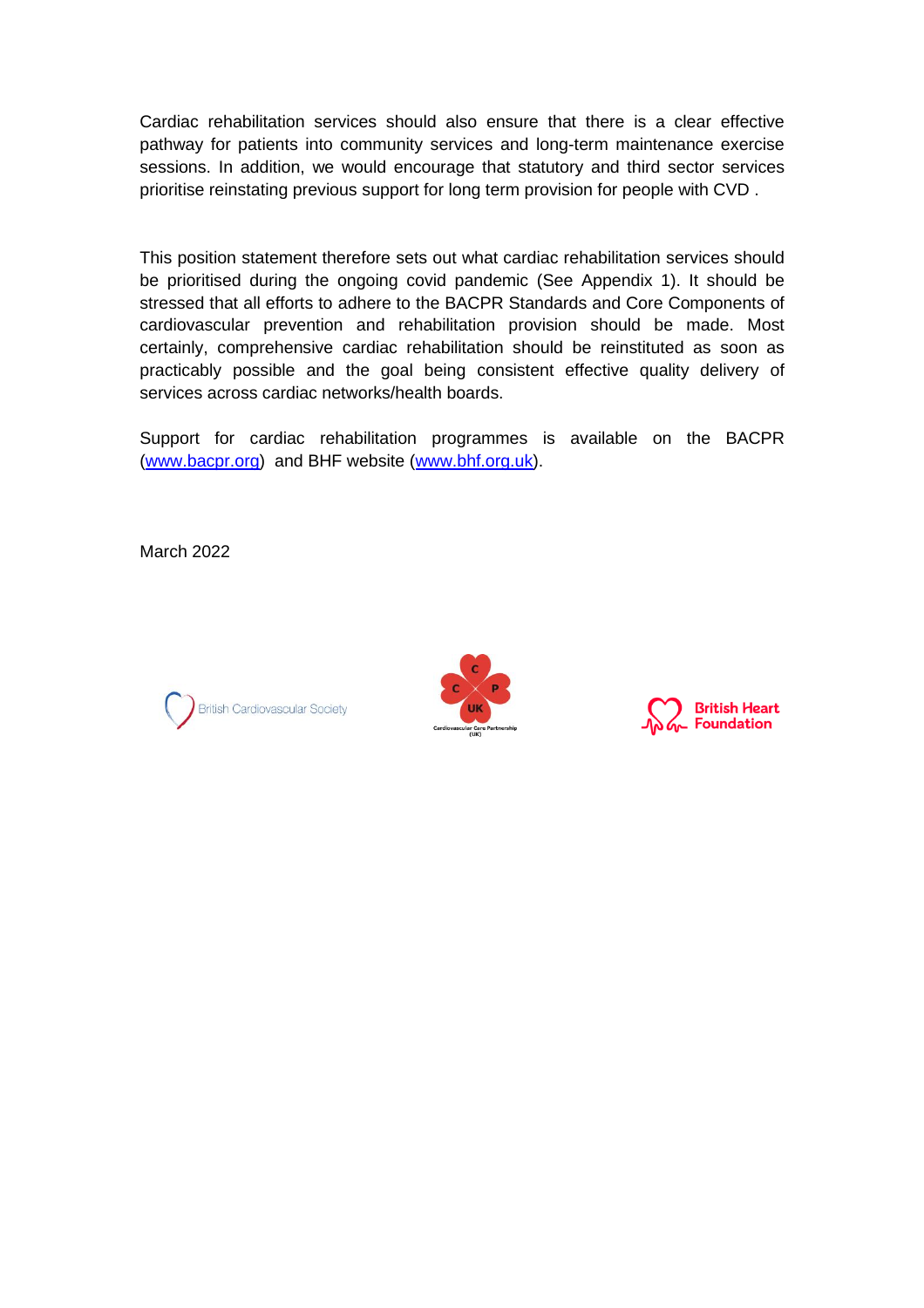## **Appendix 1 Recommended minimum provision in relation to BACPR Standards during the ongoing covid pandemic**

| <b>BACPR Standards</b>   |                                                                                                                                                                                                                                                                                                                                                                                                                                                                                                                                                                                                                                                                                                                                                                                                                                                                                                                                                                                                                                                                                                                                                                    |
|--------------------------|--------------------------------------------------------------------------------------------------------------------------------------------------------------------------------------------------------------------------------------------------------------------------------------------------------------------------------------------------------------------------------------------------------------------------------------------------------------------------------------------------------------------------------------------------------------------------------------------------------------------------------------------------------------------------------------------------------------------------------------------------------------------------------------------------------------------------------------------------------------------------------------------------------------------------------------------------------------------------------------------------------------------------------------------------------------------------------------------------------------------------------------------------------------------|
| Standard<br>One          | Cardiac rehabilitation should be provided by appropriately qualified<br>healthcare and / or exercise professionals                                                                                                                                                                                                                                                                                                                                                                                                                                                                                                                                                                                                                                                                                                                                                                                                                                                                                                                                                                                                                                                 |
| Standard<br>Two          | Eligible patients:<br>As a minimum the following priority patient groups should be offered cardiac<br>rehabilitation:<br>Acute coronary syndrome<br>Coronary revascularisation<br>• Heart failure<br>Referral:<br>Referral methods for cardiac rehabilitation should continue in the normal<br>manner if possible and ideally within 24-hours after patient discharge from<br>hospital.<br>Recruitment:<br>Cardiac rehabilitation professionals should contact priority patients by<br>telephone within 3 working days.                                                                                                                                                                                                                                                                                                                                                                                                                                                                                                                                                                                                                                            |
| Standard<br><b>Three</b> | Initial assessment of patients' rehabilitation needs and personalised goal<br>setting should be completed within 10 working days after receipt of referral.<br>Consideration should be given to conducting the initial assessment by<br>telephone / video consultation.<br>Initial assessment should consist of:<br><b>Medical history</b><br>$\bullet$<br>Assessment of lifestyle risk factors<br>$\bullet$<br>Assessment of psychosocial health<br>Medical risk management (including medication concordance and<br>symptoms management education and advice)<br>Formal assessment of functional capacity should be prioritized for face to<br>face appointments as they resume. Until that time telephone assessment,<br>knowledge of previous history and investigations and patient self-reported<br>functional capacity (e.g. left ventricular ejection fraction, history of<br>arrhythmia / symptoms) can assist with risk stratification for exercise and<br>physical activity.<br>The written cardiac rehabilitation care plan should define the pathway of<br>care while meeting the individual patient needs, participation preferences<br>and choices. |
| <b>Standard</b><br>Four  | Using a menu-based approach consideration should be given to home-<br>based, manual-based or web-based cardiac rehabilitation dependent on<br>patient choice and availability.<br>The duration should last a minimum of 8 weeks.                                                                                                                                                                                                                                                                                                                                                                                                                                                                                                                                                                                                                                                                                                                                                                                                                                                                                                                                   |
| Standard<br>Five         | On completion of cardiac rehabilitation a final assessment of individual<br>patient needs should be conducted by face to face / telephone / video                                                                                                                                                                                                                                                                                                                                                                                                                                                                                                                                                                                                                                                                                                                                                                                                                                                                                                                                                                                                                  |